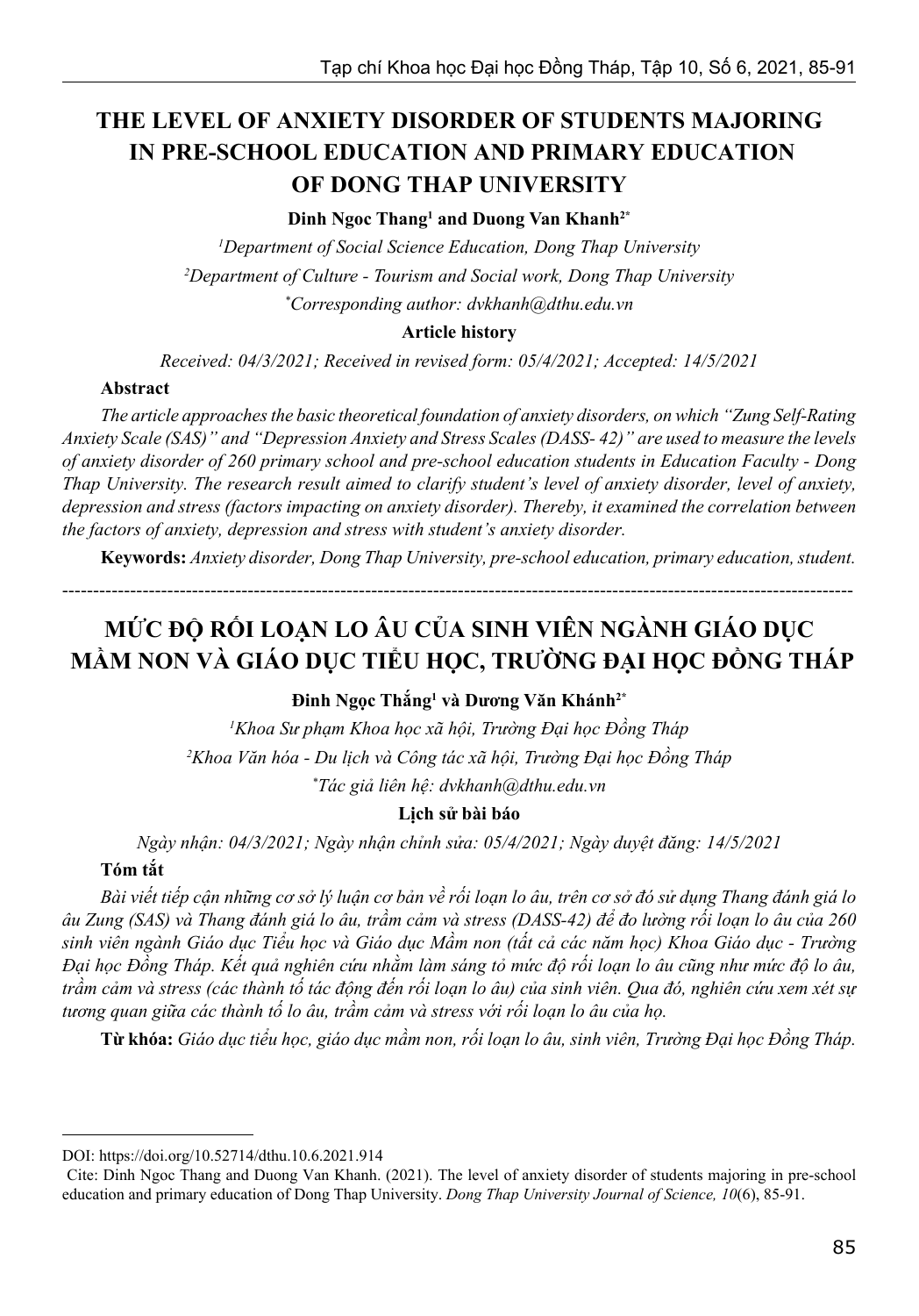# **1. Introduction**

"Anxiety" was described by Hippocrates (460- 377 BC) as a common illness whose symptoms are the feeling spasm and shortness of breath. Anxiety is known as struggles of the mind and soul. This concept existed tens of centuries later (cited in Nguyen Thi Van, 2019, p. 6).

Charles Darwin (1809 - 1882) described "People of generations tried to flee from dangerous enemies with increasing fear and anxiety" (cited in Nguyen Thi Van, 2019, p. 6).

In 1884, Kerkgard used the term "Angest" to refer to human anxiety states. In 1886, Morel combined states of anxiety and he called them "emotional delusion"; this state is different from Hysterie and hypochondria disease. On the basis of analysis of clinical phenomenon of obsessive disorder, Freud (suggested the term "anxiety neurosis" in 1895, and he thought that the reason the patients suffered anxiety neurosis was the conflict of the unconscious mind. This S. Freud's term was widely accepted and used for a long time from the early of  $20<sup>th</sup>$  century to the 60s of this century (cited in Nguyen Thi Van, 2019, p. 6).

In 1952, anxiety disorder was mentioned in the chapter "Mental Disorders" of DSM I with the names as "anxiety reaction" by American Psychiatric Association (APA). In 1968, the name in DSM II was changed into "anxiety neurosis" because anxiety was primarily caused by trauma, characterized by persistent anxiety resulting in panic disorder and often associated with body symptoms (Tran Nguyen Ngoc, 2019). In 1980, in DSM III, panic disorder and anxiety disorder were separated and the time for consideration of disease manifestation of symptoms should be lengthened within 1 month. Later, in DSM III- R (1987), DSM IV (1994), DSM IV-TR (2000) and DSM V (2013), the criteria of disease manifestation increased to 6 months.

In 1983, ICD-International Statistical Classification of Diseases and Related Health Problems was developed by WHO and approved by 3rd World Health Assembly in 1990 and first used by member countries in 1994. IDC- 10 is the 10th edition of International Statistical Classification of Diseases and Related Health Problems. In 1990, WHO developed and published CIDI (The Composite International Diagnostic Interview-1990):

*A tool to interview and diagnose mental disorders*. This tool is used by many scientists in many countries for professional research and in people's mental health projects.

In 1997 and 1998 (Australia), a national survey research of mental health with 10641 people of over 18 years old, using CIDI, ICD-10 and DSM IV, showed that the incidence of anxiety disorder was as follows: 18-24 years old: 3.0%; 25-34 years old: 3.9%; 35-44 years old: 4.5%; 45-54 years old: 4.9%; 55-64 years old:  $3.0\%$  and  $\geq 65$  years old: 1.6% (cited in Tran Nguyen Ngoc, 2019, p. 16). According to a study in 130 locations in Germany with 4181 adults aged 18-65 years (1998), using the CIDI assessment (interview, general diagnosis) tool combined with the ICD diagnostic criteria-10 and DSM IV, the following incidence of anxiety disorder was: 18-24 years old: 1.0%; 25-34 years old: 0.7%; 35-44 years old: 1.5%; 45-54 years old:  $2.0\%$ ;  $\geq$  55 years old: 2.2% (cited in Tran Nguyen Ngoc, 2019, p. 16).

In 2004, the costs for internal treatment of generalized anxiety disorder in Europe was from 2000-3000 Euro per patient for one stage of treatment and costs for treatment of other anxiety disorder was from 300-1000 Euros per patient for one stage of treatment (cited in Bui Quang Huy, 2017).

In 2014, America used DSM V to study mental health, and it announced anxiety disorder has affected 6.8% adults (3.1% of the US population). Women suffered from this disorder twice as often as men (cited in Bui Quang Huy, 2017).

According to DSM V, "Anxiety disorders include disorders that share features of excessive fear and anxiety and related behavioral disturbances. Fear is the emotional response to real or perceived imminent threat, whereas anxiety is anticipation of future threat. Panic attacks feature prominently within the anxiety disorders as a particular type of fear response. Panic attacks are not limited to anxiety disorders but rather can be seen in other mental disorders as well" (American Psychiatric Association, 2013, p.189).

"The anxiety disorders differ from one another in the types of objects or situations that induce fear, anxiety, or avoidance behavior, and the associated cognitive ideation. Thus, while the anxiety disorders tend to be highly comorbid with each other, they can be differentiated by close examination of the types of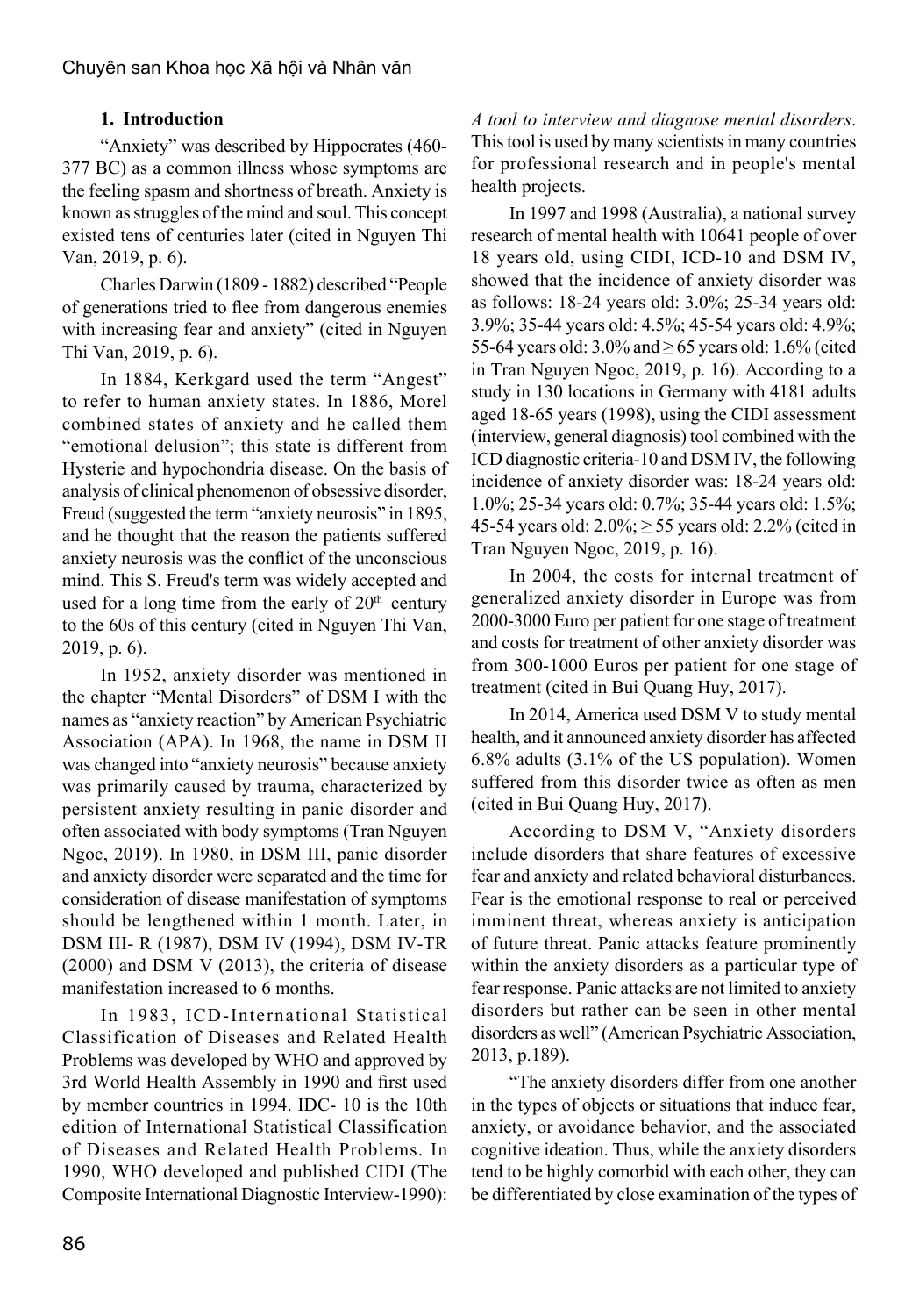situations that are feared or avoided and the content of the associated thoughts or beliefs" (American Psychiatric Association, 2013, p.189).

Nowadays, in addition to DSM, CIDI, IDC-10 there are many other instruments, quizzes, scales published and used widely by researchers in the field of measurement, diagnosis of anxiety disorder such as: DASS (Depression Anxiety and Stress Scales), SAS (Zung Self-rated Anxiety Scale), GAD-7 (General Anxiety Disorder-7), and so on.

Anxiety disorder is considered as a mental illness that causes harm to human health. Therefore, it has been studied actively by scientists and countries to find out solutions for effective prevention and treatment.

Until now, there is no official statistics on the number of people who are suffering anxiety disorder in Vietnam. With the approval of WHO, Vietnam's Ministry of Health uses the copyright database of ICD-10 and DSM IV, V translation (under Agency of Health Examination and Treatment) in scientific research and services of examination, diagnosis and treatment of mental diseases by the professionals. However, studies of anxiety disorder in Vietnam are still few without sufficient synchronization or investment.

For the reasons mentioned above, we decided to conduct this study investigating the level of anxiety disorder of students majoring in pre-school education and primary education in Dong Thap University.

### **2. Methods and Data**

### **2.1. Zung Self-Rating Anxiety Scale (SAS)**

The Zung Self-Rating Anxiety Scale (SAS) was designed by William W. K Zung

M.D (1929-1992), a professor of Psychiatry from Duke University, to quantify a patient's level of anxiety (Zung, 1971, 1974).

> In 1971, Zung developed a method of scoring **Table 1. Self-Rating Anxiety Scale (SAS 20)**

both the SDS and SAS that involved conversion of a total scale raw score (with a potential range of 20 to 80) to an index score with a potential range of 25 to 100. The index score is derived by dividing the sum of the values (raw scores) obtained on the 20 items by the maximum possible score of 80, converted to a decimal and multiplied by 100 (p. 376). In 1980, Zung reduced the cut-off point for clinical significance from that set in his seminal paper on the development of the SAS. Recent research has suggested that the 1980-recommended cut-off point (a raw score of 36 or an index score of 45) is lower than the ideal, and that the original 1971 cut-off (a raw score of 40; an index score of 50) produces better sensitivity and specificity figures (Debra and Ned Scott, 2020). Nowadays, SAS is a highly evaluated scale widely used to measure and identify anxiety disorder.

The SAS is a 20-item self-report assessment device built to measure anxiety levels, based on scoring in four groups of manifestations: cognitive, autonomic, motor and central nervous system symptoms. On answering the statements, one will indicate how much each statement applies to him or her within a period of one or two weeks prior to taking the test. Each question is scored on a Likert-type scale of 1- 4 (ranging from: "a little of the time", "some of the time", "a good part of the time", "most of the time"). Some questions are negatively worded to avoid the problem of set response. Overall assessment is done by a total score.

The total raw score ranges from 20-80. The raw score then needs to be converted to an "Anxiety Index" score using the chart on the paper version of the test that can be found on the link below. The "Anxiety Index" score can then be used on this scale below to determine the clinical interpretation of one's level of anxiety (Zung, 1971).

| <b>Level of anxiety</b><br>disorder | <b>Normal Range</b> | <b>Mild to Moderate</b> | <b>Marked to Severe</b> | Extreme      |
|-------------------------------------|---------------------|-------------------------|-------------------------|--------------|
| Total score                         | 20-44               | 45-59                   | 60-74                   | 75 and above |

We use "Zung Self-Rating Anxiety Scale (SAS)" and "Depression Anxiety and Stress Scales (DASS-42)" to measure the level of anxiety disorder and factors affecting anxiety disorder of 130 students majoring in preschool education (21 first-year, 24 second-year, 51 third-year and 34 fourth-year), and another 130 students majoring in primary education (26 first-year, 27 second-year, 34 third-year and 43 fourth-year) of Dong Thap University.

# **2.2. Depression Anxiety and Stress Scales (DASS)**

The Depression, Anxiety and Stress Scale were applied in order to reveal the psychological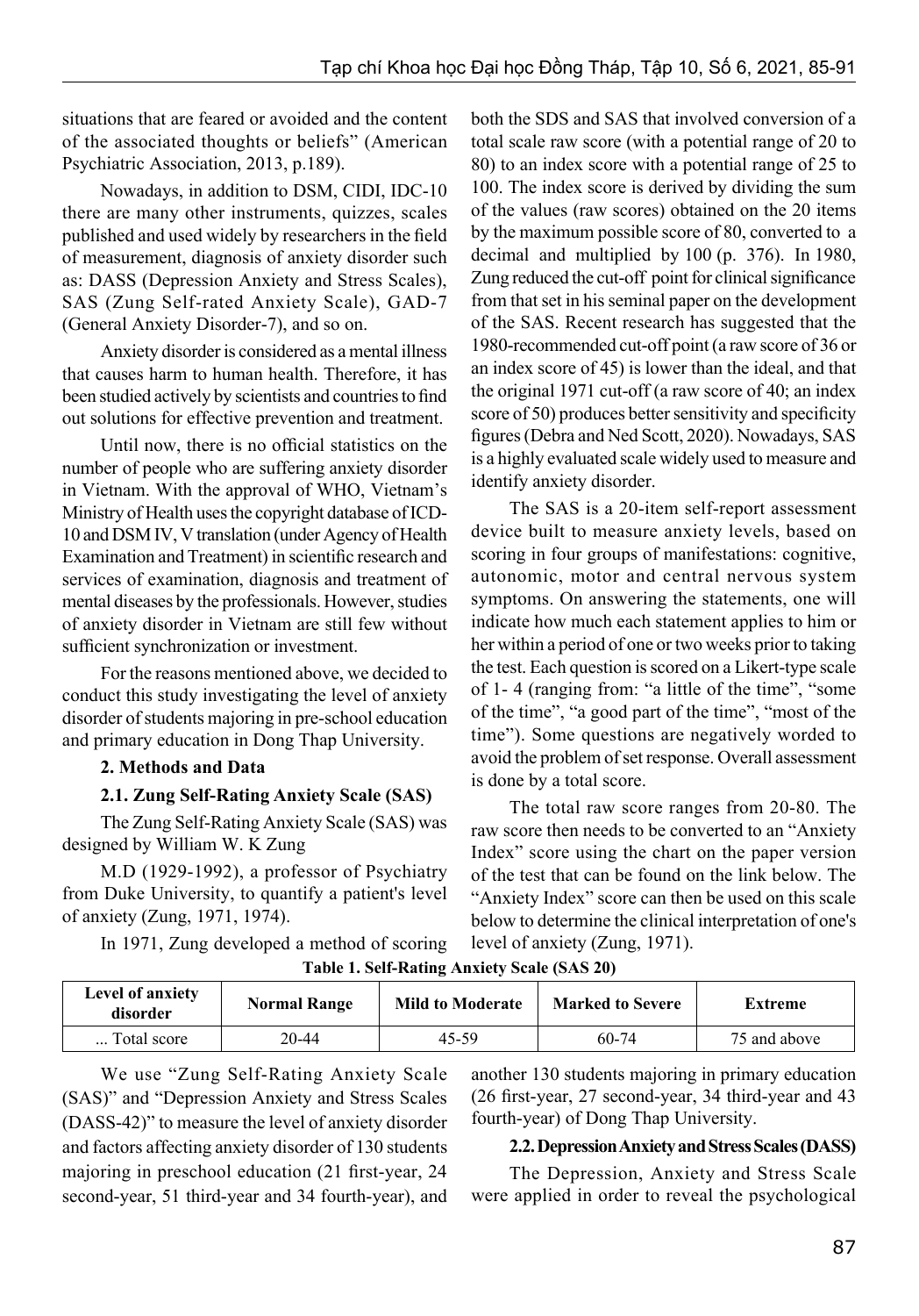status of the individuals. Also, this scale is used in determining the level of negative emotional states. It is developed by Lovibond, S.H. and Lovibond, P.F (1995a) and proposed by Australian Psychological Society. Several studies were published on its reliability and validity worldwide. The DASS is a well-established instrument to measure symptoms of depression, anxiety and stress in both clinical and non-clinical samples of adults (Beaufort *et al.*, 2017). Nowadays, DASS-42 has an abridged version (DASS-21) with similar functions. Both these two versions are highly evaluated by researchers and widely used in the world.

DASS, the Depression Anxiety Stress Scales (Lovibond and Lovibond, 1995a) is made up of 42 self-report items to be completed for five to ten minutes, each reflecting a negative emotional symptom (Lovibond and Lovibond, 1995b, p. 335- 343). Each of these is rated on a four-point Likert scale of frequency or severity of the participants' experiences over the last week with the intention of emphasizing states over traits. These scores range from 0, meaning that the respondent believed the item "did not apply to them at all", to 3 meaning that the respondent considered the item to "apply to them very much, or most of the time". It is also stressed in the instructions that there are no right or wrong answers (Crawford and Henry, 2003). The sum of the relevant 14 items for each scale constitutes the participants' scores for each of Depression (The Depression scale has subscales assessing dysphoria, hopelessness, devaluation of life, self-deprecation, lack of interest/involvement, anhedonia and inertia); Anxiety (The Anxiety scale assesses autonomic arousal, skeletal muscle effects, situational anxiety and subjective experience of anxious affect), and Stress (The Stress scale's subscales highlight levels of non-chronic arousal through difficulty relaxing, nervous arousal and being easily upset/agitated, irritable/over-reactive and impatient) (Crawford and Henry, 2003). Evaluation results will be determined by the following classification:

| <b>Meaning</b>          | <b>Depression</b> | Anxiety | <b>Stress</b> |
|-------------------------|-------------------|---------|---------------|
| Normal                  | $0 - 9$           | $0 - 7$ | $0 - 14$      |
| Mild                    | $10-13$           | $8-9$   | $15 - 18$     |
| Moderate                | $14 - 20$         | $10-14$ | $19 - 25$     |
| Severe                  | $21 - 27$         | 15-19   | $26 - 33$     |
| <b>Extremely severe</b> | $+28$             | $+20$   | $+34$         |

**Table 2. Self-Rating Scale of Depression, Anxiety, Stress (DASS 42)**

#### **3. Results and Discussions**

**3.1. The level of student's anxiety disorder according to SAS 20**

We use Statistical Package for the Social Sciences (SPSS) statistic software to process the data and verify some necessary values. The results are shown in the following table:

| <b>Academic level</b> | Level of anxiety<br>disorder | <b>Normal Range</b> |       | Mild to<br>Moderate |               | Marked to<br><b>Severe</b> |               | <b>Extreme</b> |               |
|-----------------------|------------------------------|---------------------|-------|---------------------|---------------|----------------------------|---------------|----------------|---------------|
|                       | Field                        | No.                 | $\%$  | N <sub>0</sub>      | $\frac{0}{0}$ | No.                        | $\frac{0}{0}$ | N <sub>0</sub> | $\frac{0}{0}$ |
| First-year            | Pre-school                   | 19                  | 14.69 | 2                   | 1.57          | $\theta$                   | 0.00          | $\theta$       | 0.00          |
|                       | Primary school               | 23                  | 18.11 | $\theta$            | 0.00          | $\mathbf{0}$               | 0.00          | $\theta$       | 0.00          |
| Second-year           | Pre-school                   | 19                  | 14.69 | 2                   | 1.57          | $\mathbf{0}$               | 0.00          | $\theta$       | 0.00          |
|                       | Primary school               | 26                  | 20.47 |                     | 0.87          | $\theta$                   | 0.00          | $\theta$       | 0.00          |
| Third-year            | Pre-school                   | 39                  | 30.70 | 12                  | 9.44          | $\theta$                   | 0.00          | $\theta$       | 0.00          |
|                       | Primary school               | 29                  | 22.83 | 5                   | 3.94          | $\theta$                   | 0.00          | $\theta$       | 0.00          |
| Fourth-year           | Pre-school                   | 23                  | 18.11 | 11                  | 8.66          | $\mathbf{0}$               | 0.00          | $\theta$       | 0.00          |
|                       | Primary school               | 39                  | 30.70 | $\overline{4}$      | 3.15          | $\theta$                   | 0.00          | $\theta$       | 0.00          |
|                       | First-year                   | 42                  | 16.53 | 2                   | 0.79          | $\theta$                   | 0.00          | $\theta$       | 0.00          |

**Table 3. The level of students' anxiety disorder according to SAS 20 result**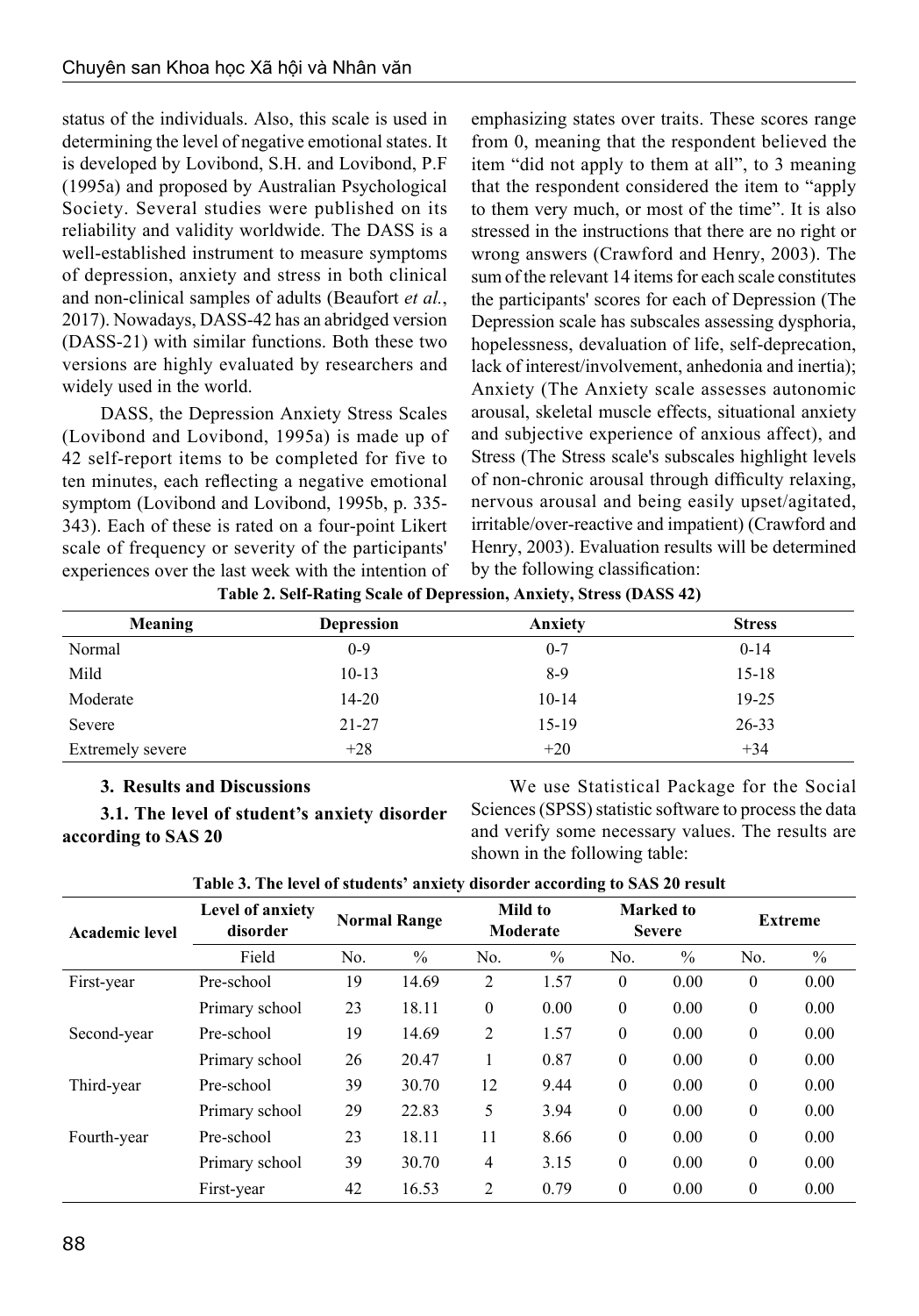| Total by<br>school-year | Second-year  | 45  | 17.71 | 3  | 1.18  | $\theta$ | 0.00 | 0                | 0.00 |
|-------------------------|--------------|-----|-------|----|-------|----------|------|------------------|------|
|                         | Third-year   | 68  | 26.77 | 17 | 6.69  | $\theta$ | 0.00 | 0                | 0.00 |
|                         | Fourth-year  | 62  | 24.40 | 15 | 5.90  | 0        | 0.00 | 0                | 0.00 |
| Total by gender         | Male         | 3   | 1.18  | 0  | 0.00  | 0        | 0.00 | 0                | 0.00 |
|                         | Female       | 214 | 84.25 | 37 | 14.57 | 0        | 0.00 | $\boldsymbol{0}$ | 0.00 |
|                         | <b>Total</b> | 217 | 85.43 | 37 | 14.57 | 0        | 0.00 | $\boldsymbol{0}$ | 0.00 |

*(During the process of SAS 20 result evaluation, we see that 03 votes of second-year preschool students and 03 votes of primary education students are not valid, so they are excluded from the processing of result; therefore, the remaining SAS 20 votes of 127 (pre- school) and 127 (primary school) are processed.*

From the results in Table 3, we realize that:

The level of students' anxiety disorder in preschool and primary education - Dong Thap University is rather high: 14.57%, mainly from Mild to Moderate Anxiety Levels.

The level of anxiety disorder manifested in female students is: 14.57% and 0.00% of male students (due to the typical structure of pre-school and primary education with the number of the female students higher than that of the male).

The level of anxiety disorder of pre-school students is higher than that of primary education students: 10.62% > 3.94%.

In all students' academic levels of Preschool and Primary Education, there are always students with anxiety disorders. Among them, the level of anxiety disorder of third-year students is the highest  $(6.69\%)$ , followed by the fourth-year  $(5.90\%)$ , while the first-year is lowest: 0.79%.

#### **3.2. The student's levels of Depression, Anxiety and Stress according to DASS-42**

We carry out DASS-42 (Depression Anxiety and Stress Scales) to measure the level of three factors: 1) Depression; 2) Anxiety and 3) Stress, which are the factors affecting students' anxiety disorder. The results are shown in the following table:

| Meaning                 | Level          |                | <b>Normal</b> |     | Mild          |                | Moderate      |                | <b>Severe</b> |                | <b>Extremely severe</b> |
|-------------------------|----------------|----------------|---------------|-----|---------------|----------------|---------------|----------------|---------------|----------------|-------------------------|
|                         | Field          | N <sub>0</sub> | $\frac{0}{0}$ | No. | $\frac{0}{0}$ | N <sub>0</sub> | $\frac{0}{0}$ | No.            | $\frac{0}{0}$ | No.            | $\%$                    |
| Depression              | Pre-school     | 78             | 60.00         | 21  | 16.15         | 18             | 13.85         | 8              | 6.15          | 5              | 3.85                    |
|                         | Primary school | 96             | 73.85         | 16  | 12.31         | 12             | 9.23          | $\overline{4}$ | 3.07          | 2              | 1.54                    |
| <b>Total Depression</b> |                | 174            | 66.92         | 37  | 14.23         | 30             | 11.55         | 12             | 4.61          | 7              | 2.69                    |
| Anxiety                 | Pre-school     | 56             | 43.07         | 14  | 10.77         | 36             | 27.69         | 12             | 9.23          | 12             | 9.23                    |
|                         | Primary school | 75             | 57.69         | 21  | 16.15         | 15             | 11.54         | 15             | 11.54         | 4              | 3.07                    |
| <b>Total Anxiety</b>    |                | 131            | 50.38         | 35  | 13.46         | 51             | 19.62         | 27             | 10.38         | 16             | 6.15                    |
| <b>Stress</b>           | Pre-school     | 81             | 62.31         | 27  | 20.77         | 12             | 9.23          | 8              | 6.15          | $\overline{2}$ | 1.54                    |
|                         | Primary school | 91             | 70.00         | 19  | 14.62         | 12             | 9.23          | 7              | 5.38          |                | 0.77                    |
| <b>Total Stress</b>     |                | 172            | 66.15         | 46  | 17.69         | 24             | 9.23          | 15             | 5.77          | 3              | 1.15                    |

#### **Table 4. The student's levels of Depression, Anxiety and Stress**

From the Table 4, we realize that:

The number of students suffering depression is at a fairly high level (33.06%), including: 14.23% of Mild Level (need to monitor regularly), 11.55% of Moderate Level (need advice of psychotherapists), 4.61% of Severe Level (need to be examined at mental/ psycho-clinical facilities for therapy), and 2.69% of extremely severe level (need to be treated at mental/ psycho-clinical facilities).

The number of students suffering Anxiety is at a high level (49.61%), including: 13.46% of Mild Level (need to monitor regularly), 19.62% of Moderate Level (need advice of psychotherapists), 10.38% of Severe Level (need to be examined at mental/ psycho-clinical facilities for therapy), and 6.15% of extremely severe level (need to be treated at mental/ psycho-clinical facilities).

The number of students suffering stress is at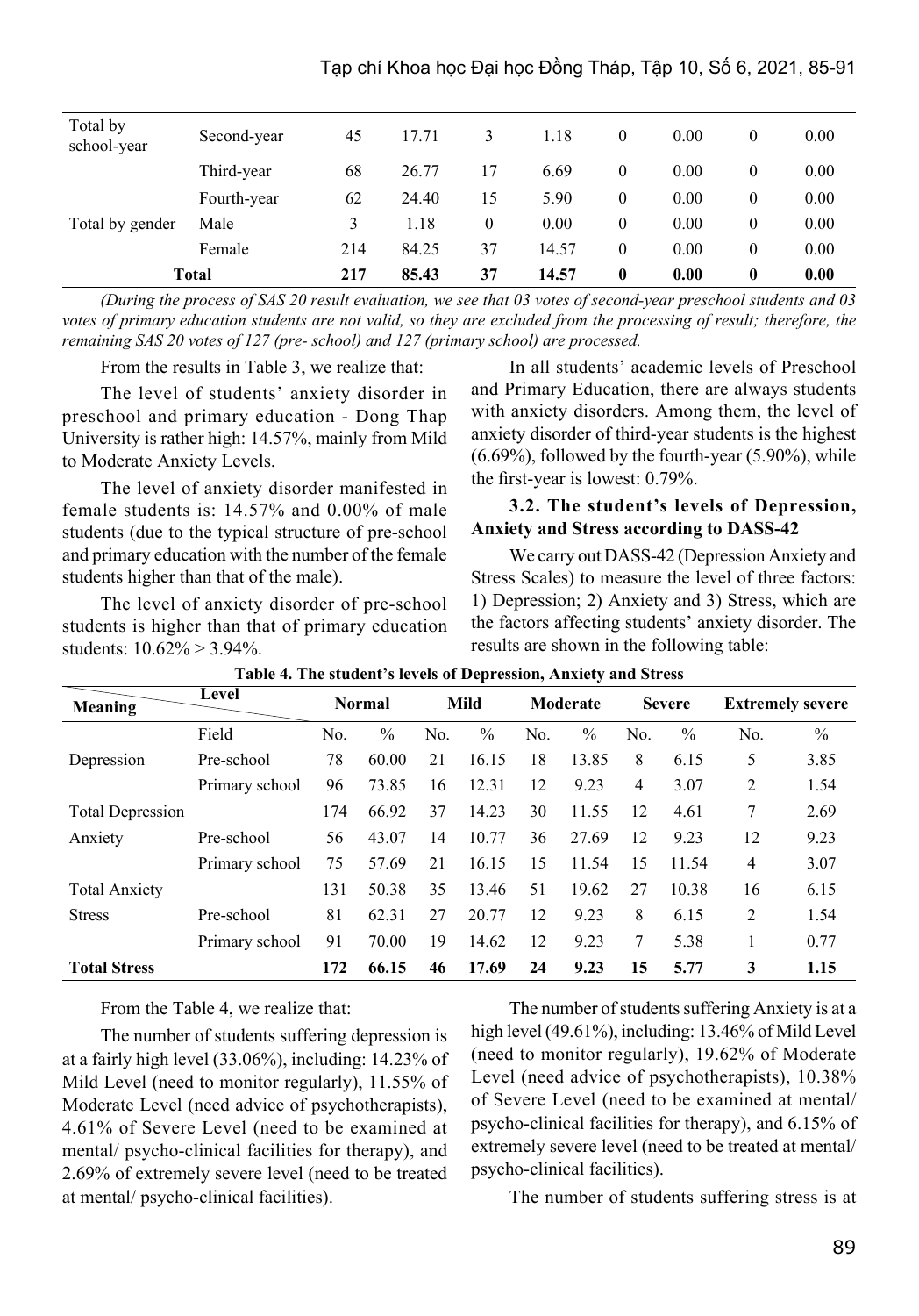a fairly high level (33.84%), including: 17.69% of Mild Level (need to monitor regularly), 9.23% of Moderate Level (need advice of psychotherapists), 5.77% of Severe Level (need to be examined at mental/ psycho-clinical facilities for therapy), and 1.15% of extremely severe level (need to be treated at mental/ psycho-clinical facilities).

The results in Table 4 can be demonstrated in the following chart:



From the results in Figure1, it can be seen that Anxiety level is highest while Level of Depression and Level of Stress seem lower and almost alike.

3 factors (Depression, Anxiety and Stress) with students' anxiety disorder to see the effect of these factors on student's anxiety disorder. The results are shown in the following table:

We calculated the correlation level between

**Table 5. Correlation among 3 factors (Depression, Anxiety, Stress) with students' anxiety disorder**

| Correlations  |                        |                              | Depression | Anxiety   | <b>Stress</b> |
|---------------|------------------------|------------------------------|------------|-----------|---------------|
| <b>SAS 20</b> |                        | Sig. $(2$ -tailed $) = 0.01$ | 1>0.993>0  |           |               |
|               | Pearson<br>Correlation | Sig. $(2-tailed) = 0.05$     |            | 1>0.958>0 |               |
|               |                        | Sig. $(2$ -tailed $) = 0.01$ |            |           | 1 > 0.999 > 0 |

From the results in Table 5, we confirm that there is a close correlation between levels of Depression, Anxiety, Stress and the level of students' anxiety disorder (SAS 20). This confirmation is proved by:  $r_1 = 0.993$  ( $\alpha = 0.01$ );  $r_2 = 0.958$  (( $\alpha = 0.05$ );  $r_3 = 0.999$  ( $\alpha = 0.01$ ).

### **4. Conclusions**

The result showed that the level of anxiety disorder among the surveyed students was relatively high. The level of anxiety disorder in female students was higher than that of the males; the level of anxiety of students in preschool education was higher than those in primary education. All of them, from first-year to fourth-year students, suffered anxiety disorder, but the third-year students were at the highest level.

Depression, Anxiety and Stress factors were high to these students and some had Severe and Extremely severe level at three those factors. The students' anxiety disorder had a close correlation with Depression, Anxiety and Stress, in which Anxiety strongly affected their anxiety disorder.

**Acknowledgement:** This research is supported by science and technology project, Dong Thap University. Code: SPD2020.01.15.

### **References**

- American Psychiatric Association (2013). *Diagnostic and statistical manual of mental disorders (5th ed.) (DSM-5)*. ISBN 978 86 86 554 1.
- Beaufort, I., De Weert-Van Oene, G., Buwalda, V., de Leeuw, J., & Goudriaan, A. (2017). The Depression, Anxiety and Stress Scale